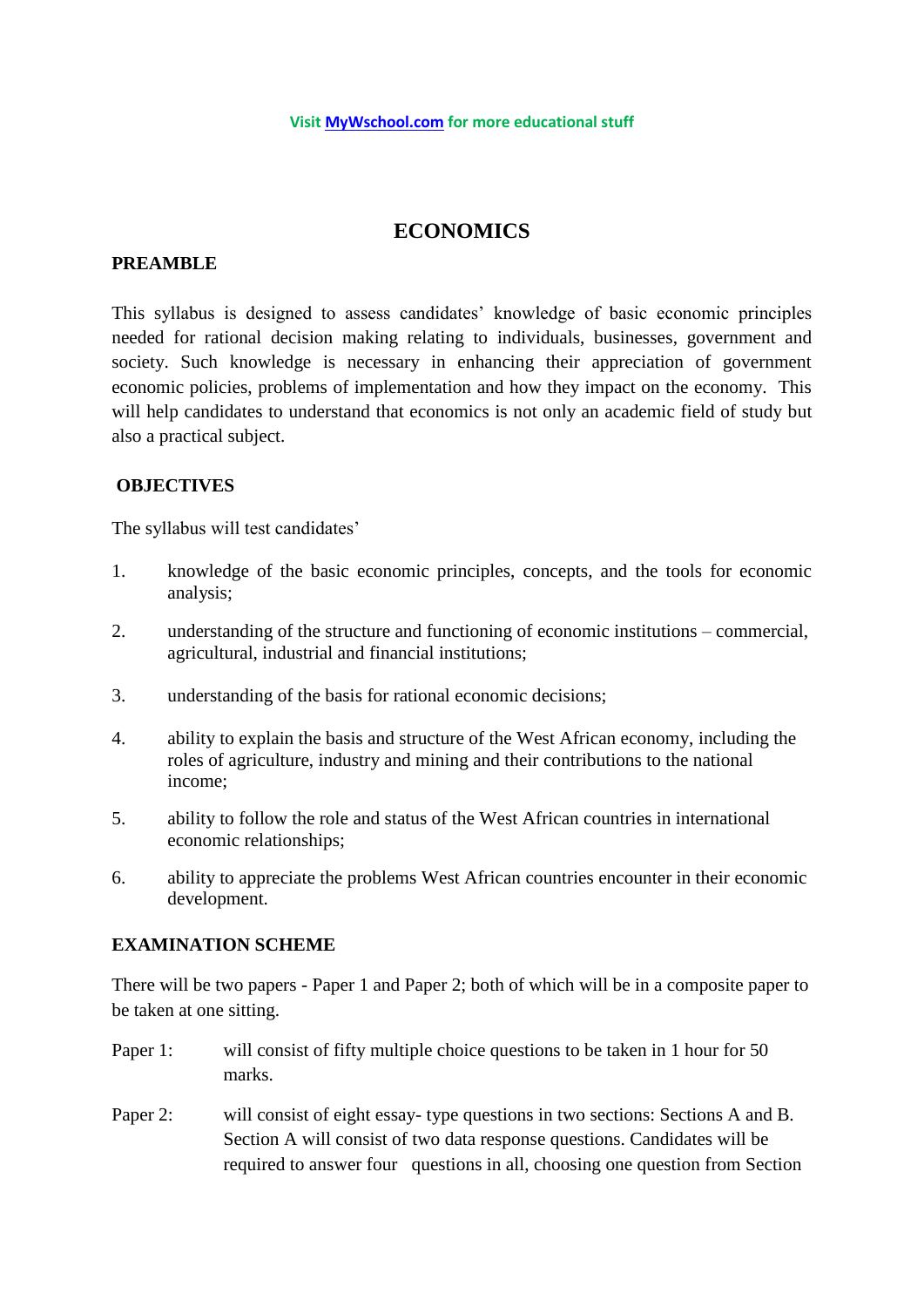A and any three questions from Section B. The paper shall last 2 hours for 80 marks.

# **DETAILED SYLLABUS**

# **1. DEFINITION AND SCOPE OF ECONOMICS**

Scarcity and Choice, Scale of Preference, Opportunity Cost, Production Possibility Curve. Economic activities – Production, Distribution and Consumption. Classification of economic activities - Primary, Secondary and Tertiary and their relative contributions in terms of output/income, employment, savings, investment and foreign exchange.

# **2. FACTORS OF PRODUCTION**

Land, labour, capital and entrepreneurship- meaning, characteristics and importance.

# **3. TYPES AND BASIC FEATURES OF ECONOMIC SYSTEMS**

- (a) Types capitalism, socialism and mixed economy.
- (b) Basic features of each
- (c) Advantages and disadvantages of each
- (d) Economic problems of society and the approaches for solving them under each of the systems.

# **4. BASIC TOOLS OF ECONOMIC ANALYSIS**

Tables, graphs and charts. Some basic statistical measures and representations – arithmetic mean, median, mode and their simple applications.

# **5. DEMAND**

Concept of demand and law of demand, the demand schedules and curve, reasons for exceptional demand curves, types of demand (derived, composite, joint and competitive); factors determining demand for goods and services – price of the commodity,prices of other commodities, income, tastes, price expectation, etc. Distinction between a shift of and movement along a demand curve; concept of elasticity of demand. Types of elasticity of demand and their measurement – price, income and cross elasticities of demand: importance of the concept of elasticity of demand to consumers, producers and government.

### **6. SUPPLY**

Concept of supply and law of supply, supply schedules and curve, types of Supply – composite, complementary and competitive. Factors determining supply – input prices, technology, prices of other commodities, climatic factors, etc. Distinction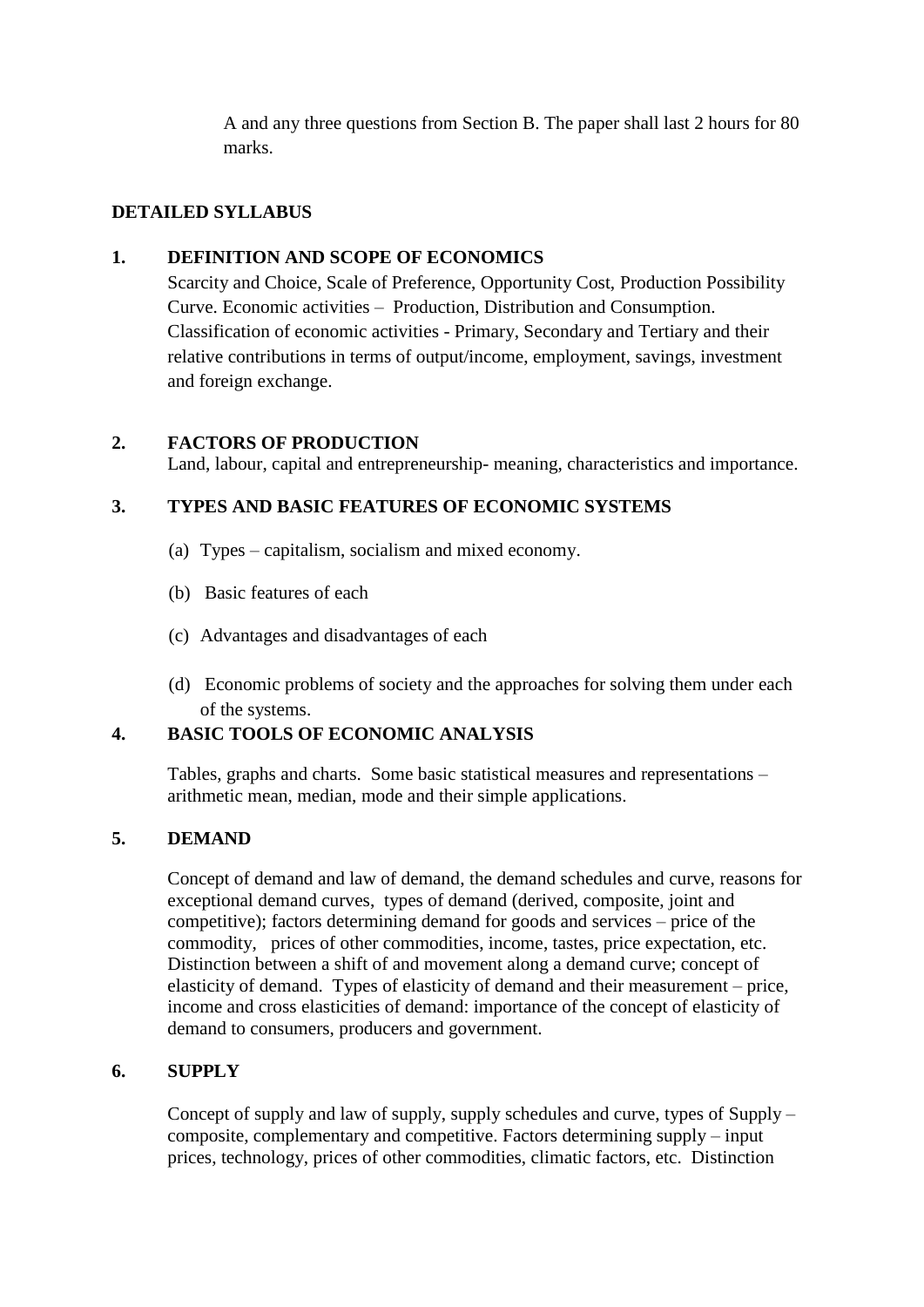between the shift of and movement along the supply curve. Concept and measurement of elasticity of supply and its importance to producers and government

# **7. THEORY OF CONSUMER BEHAVIOUR**

The utility concepts- total utility, average utility, marginal utility and the calculation of utility schedules. The law of diminishing marginal utility, relationship between total utility, average utility and marginal utility. The concept of equilibrium of a consumer. Determination of consumer equilibrium. The effects of changes in price on consumer equilibrium. The relationship between marginal utility and the demand curve.

#### **8. THEORY OF PRICE DETERMINATION**

The Concept of the market; interaction between demand and supply. Price determination under free and regulated markets. Equilibrium price and quantity in product and factor markets. The effects of changes in supply and demand on equilibrium prices and quantities. Introduction to algebraic determination of equilibrium price and quantity. Price controls: maximum and minimum price regulations- meaning and their effects; rationing, black market (parallel market)

### **9. THEORY OF PRODUCTION**

Production: division of labour and specialization: Scale of production (Internal and External economies), concept of total, average and marginal productivity and law of variable proportions.

#### **10. THEORY OF COST AND REVENUE**

- (i) Cost concepts: total cost, average cost, marginal cost, variable cost, fixed cost; short run and long run costs.
- (ii) Distinction between economist's and accountant's view of cost (opportunity cost and money cost).
- (iii) Revenue concepts: total, average and marginal revenue; Marginal revenue Product

# **11. MARKET STRUCTURES**

.

 Concept of a market, characteristics of various market structures, determination of price and output under different structures - perfect competition and imperfect competition (monopoly and monopolistic competition). Review of cost and revenue concepts. Price discrimination.

#### **12. BUSINESS ORGANIZATIONS**

Types and basic features of business enterprises – Sole Proprietorship; Partnership,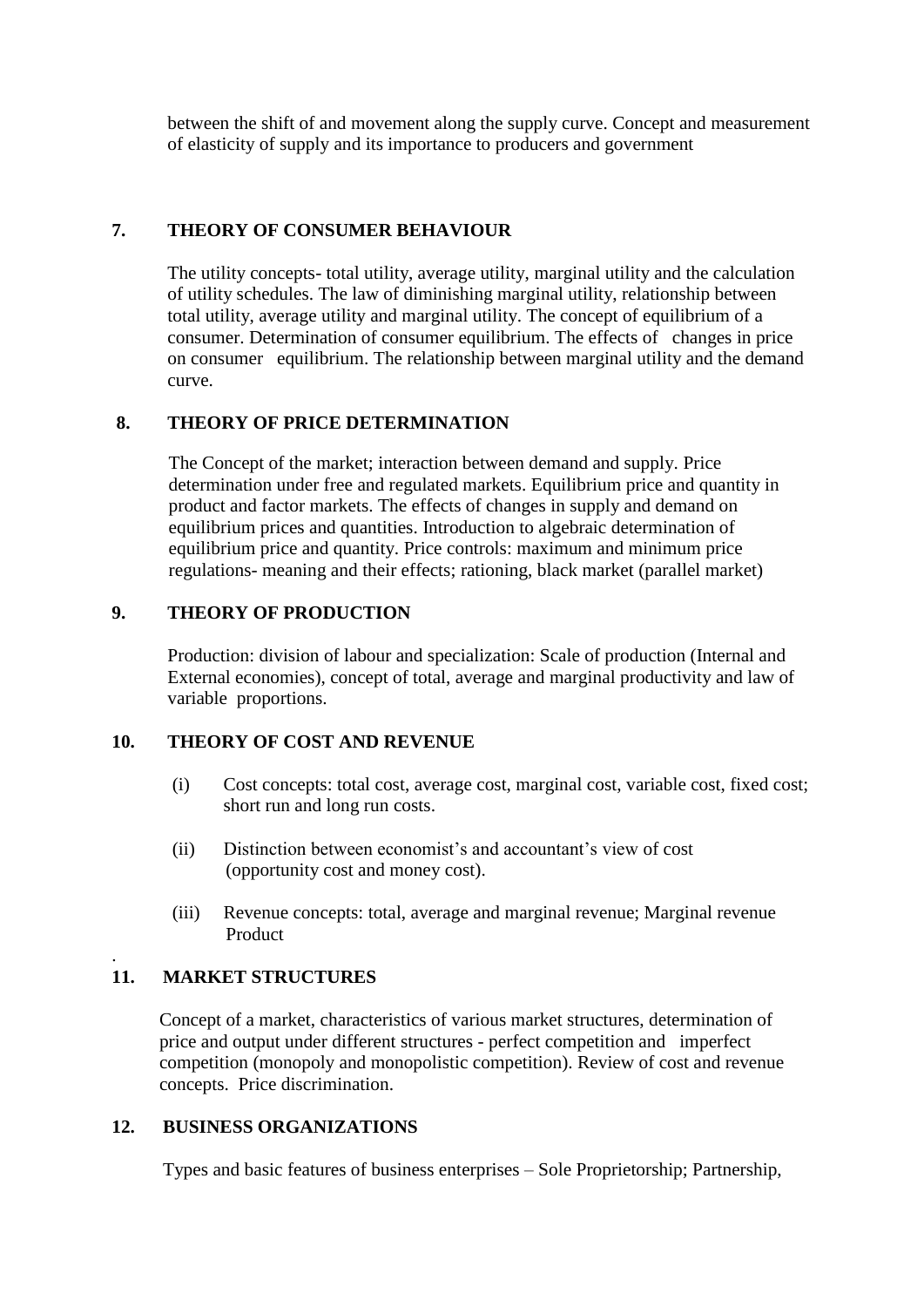Joint- Stock companies (Private and Public), Co-operatives; Statutory Corporation, Joint ventures. Sources of funds. General and basic problems of business enterprises. Privatization and Commercialization as solutions to problems of public enterprises. Indigenization and nationalization policies.

# **13. DISTRIBUTIVE TRADE**

Process of distribution, role of producers, role of wholesalers, retailers and co-operatives: the role of government agencies in product distribution and the problems of distribution and their solutions.

# **14. POPULATION AND LABOUR MARKET**

- (a) Population determination and implication of size and growth of population, Rural – urban migration, Malthusian theory of population Geographical, age, sex and occupational distribution. Importance and problems of census. Population and economic development (under population, optimum population and over- population).
- (b) Labour Market
	- (i) Concept of labour force and human capital, efficiency and mobility of labour, factors affecting the size of the labour force, particularly the population characteristics (age, sex, occupation, education, etc.)
	- (ii) supply of and demand for labour: wage determination. Concept of unemployment and underemployment, Trade Unions, Employers' association and Government policies on labour and wages.

# **15. AGRICULTURE**

 Structure (e.g. food crops, export crops, livestock, fisheries): systems of agriculture

 (peasant, commercial, co-operative and state farming); importance of agriculture to the national economy: marketing of agricultural products (commodity boards). Agricultural policies (minimum agricultural prices) problems of agriculture and remedies.

# **16. INDUSTRIALIZATION**

 Meaning and types of industry. Definition of industrial concepts: plant, firm, industry and industrial estates. Location of industry, localization, role of industrialization in economic development. Strategies of industrialization. Problems of industrialization.The link between agricultural and industrial development.

# **17. NATIONAL INCOME**

Meaning of major national income concepts e.g. Gross Domestic Product, Gross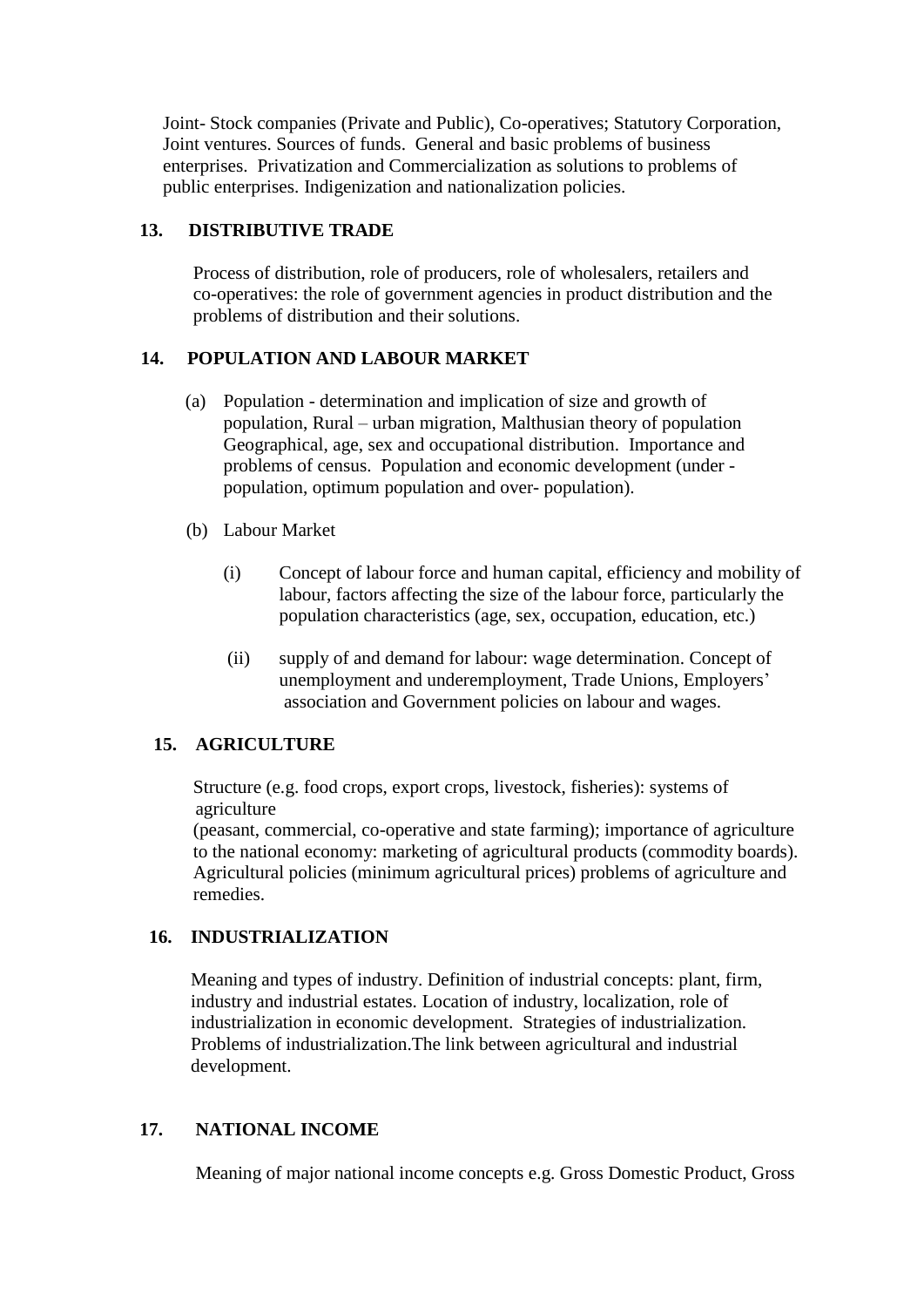National Product. Net National Product, etc. Different ways of measuring national income and their problems. Uses and limitations of national income data; trends and structure of national income.

### **18. MONEY AND INFLATION**

- (a) Money definition and historical development-barter and its problems, types, characteristics functions. Supply of and demand for money, value of money and the price level.
- (b) Inflation: meaning types, causes, effects and control.

# **19. FINANCIAL INSTITUTIONS**

 Types (traditional, Central Bank, Commercial Bank, Development Bank, Merchant Bank, and Insurance Companies, Building Societies) : development and functions of financial institutions. Money and capital markets; meaning, types and functions

### **20. PUBLIC FINANCE**

 Fiscal policy and objectives of public finance: Sources of government revenue. Taxation -types(direct and indirect),objectives, merits, demerits and incidence; Principles/canons of taxation; Rates of taxation(proportional, progressive and regressive) direct and indirect taxation: incidence and effects of taxes, composition/ structure of public expenditure (recurrent and capital expenditure): effects of public expenditure. Government budget and the national debt.

#### **21. ECONOMIC DEVELOPMENT AND PLANNING**

 Meaning of economic development, distinction between economic growth and development, characteristics and problems of developing countries, elements of development planning (objectives of planning, and problems of planning). Types of plans (short term, medium term, perspective or long term, rolling plan etc.).

# **22. INTERNATIONAL TRADE AND BALANCE OF PAYMENTS**

- (a) International Trade: differences between domestic and international trade, the basis of international trade, absolute and comparative cost advantage, terms of trade (definition and measurement) commercial policy (objectives) and instruments – tariffs (types) and direct control. Trend and structure of West African countries' external trade.
- (b) Balance of Payments: role of money in international transactions, meaning and components of balance of payments, balance of payments disequilibrium, balance of payments adjustments (exchange rate policy exchange control, monetary and fiscal policies) and financing (the use of reserves and international borrowing).